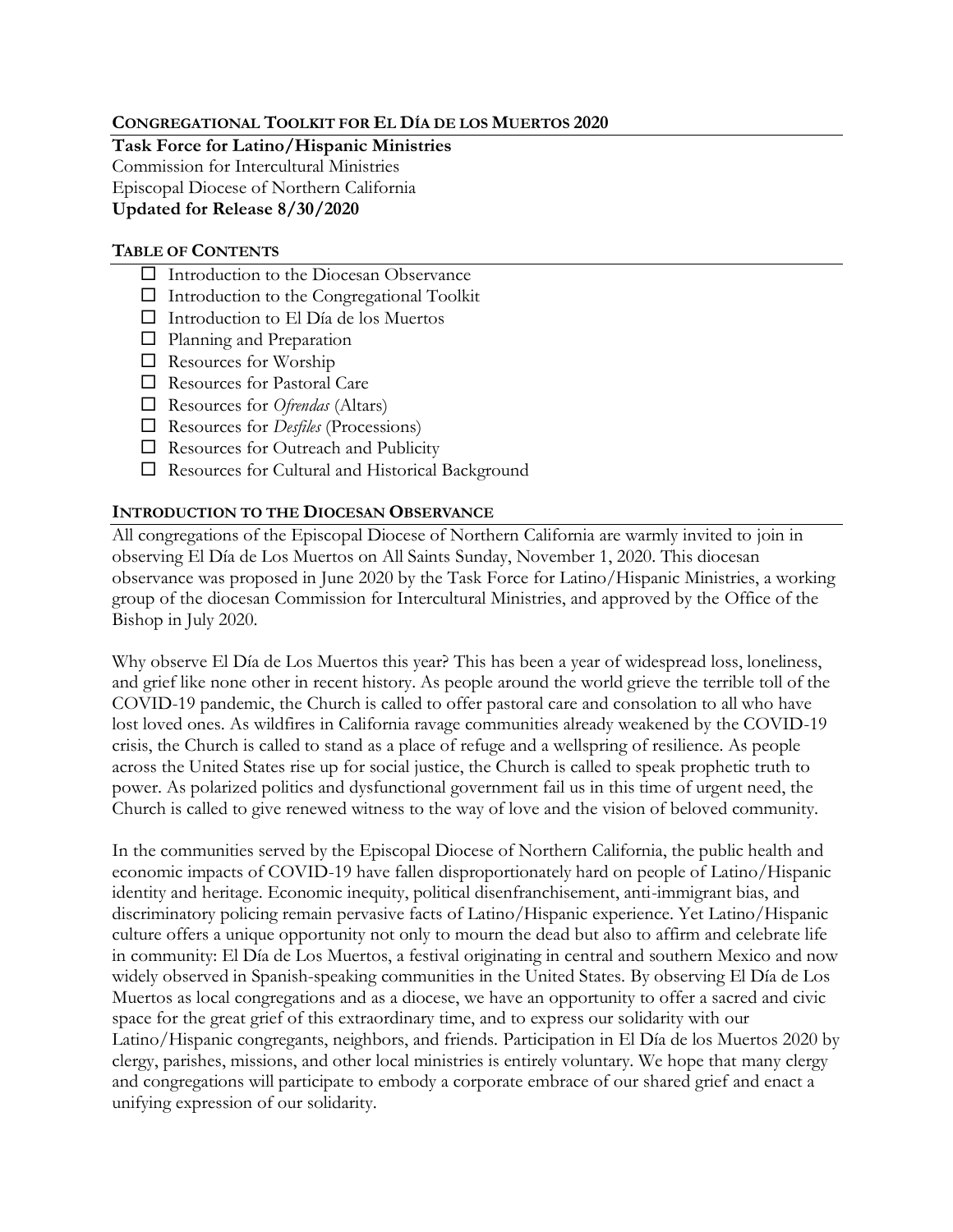## **INTRODUCTION TO THE CONGREGATIONAL TOOLKIT**

This congregational toolkit provides practical resources to help clergy and lay leaders plan, prepare, and publicize an observance of El Día de Los Muertos for the local congregation and community.

The Episcopal *Book of Occasional Services 2018* establishes a canonical precedent and a brief outline for the observance of El Día de los Muertos. A press release from the Episcopal Church notes: "Where it seems appropriate, instead of complete rites, the *Book of Occasional Services 2018* includes paragraphs of stated principles and guidelines for crafting liturgies in particular contexts. For instance, the resources for Día de Muertos are offered in outline form. A part of the outline format is an expressed desire that those congregations wishing to develop and use the rite will do so in collaboration with communities for whom the celebration is already a culturally significant event, creating opportunities for deeper appreciation and love in congregations."

This toolkit provides a growing collection of practical resources for planning and preparation, worship, pastoral care, and outreach and publicity. It also includes resources on two key traditional practices, namely *ofrendas* (altars) and *desfiles* (processions), and on the cultural and historical background of El Día de los Muertos.

This voluntary diocesan observance is meant to be adapted as appropriate to each local context of ministry, with deep respect for the local Latino/Hispanic communities that we seek to serve. We urge a spirit of humility with regard to our own cultural competencies, and we encourage clergy and congregations to partner with local Latino/Hispanic organizations to strengthen relationships and ensure that we do not engage in cultural appropriation for our own ends.

This congregational toolkit was created by members of Task Force for Latino/Hispanic Ministries, a working group of the Commission for Intercultural Ministries of the Episcopal Diocese of Northern California. The lead author and project coordinator was Jim Schaal, Executive Director of the Center at St. Matthew's, a community service center of the Episcopal Diocese of Northern California located in the Arden Arcade area of Sacramento County.

Like any good toolkit, it may be expanded and updated from time to time. We will announce and distribute any major updates as they become available. We welcome your comments, corrections, and especially your suggestions for any additional resources. Please send all feedback on the toolkit to Jim Schaal at [stmatthewsepiscopal@gmail.com](mailto:stmatthewsepiscopal@gmail.com) and to the Commission on Intercultural Ministries at [NorCalCIM@gmail.com](mailto:NorCalCIM@gmail.com)

## **INTRODUCTION TO EL DÍA DE LOS MUERTOS**

Since March 2020, our faith communities have gathered online to keep our people safe and healthy in accordance with public health orders and diocesan directives. Yet in such a time as this, the suffering is too severe, the grief too great, the lamentation too long to be contained in virtual spaces. In such a time as this, we need a sacred and civic space—located in a physical and public place, shaped by strong symbols and rich rituals—to give us room to express our shared sorrows.

Latino/Hispanic culture offers just such a sacred and civic space, just such symbols and rituals, in the form of El Día de Los Muertos. Originating in central and southern Mexico with roots in both Mesoamerican Nahua practices and Mexican Catholic practices, this festival is now widely observed in other Latin American countries and in Spanish-speaking communities around the world. In Mexico, the "Day of the Dead" is commonly observed over two days: the day of *los inocentes* (the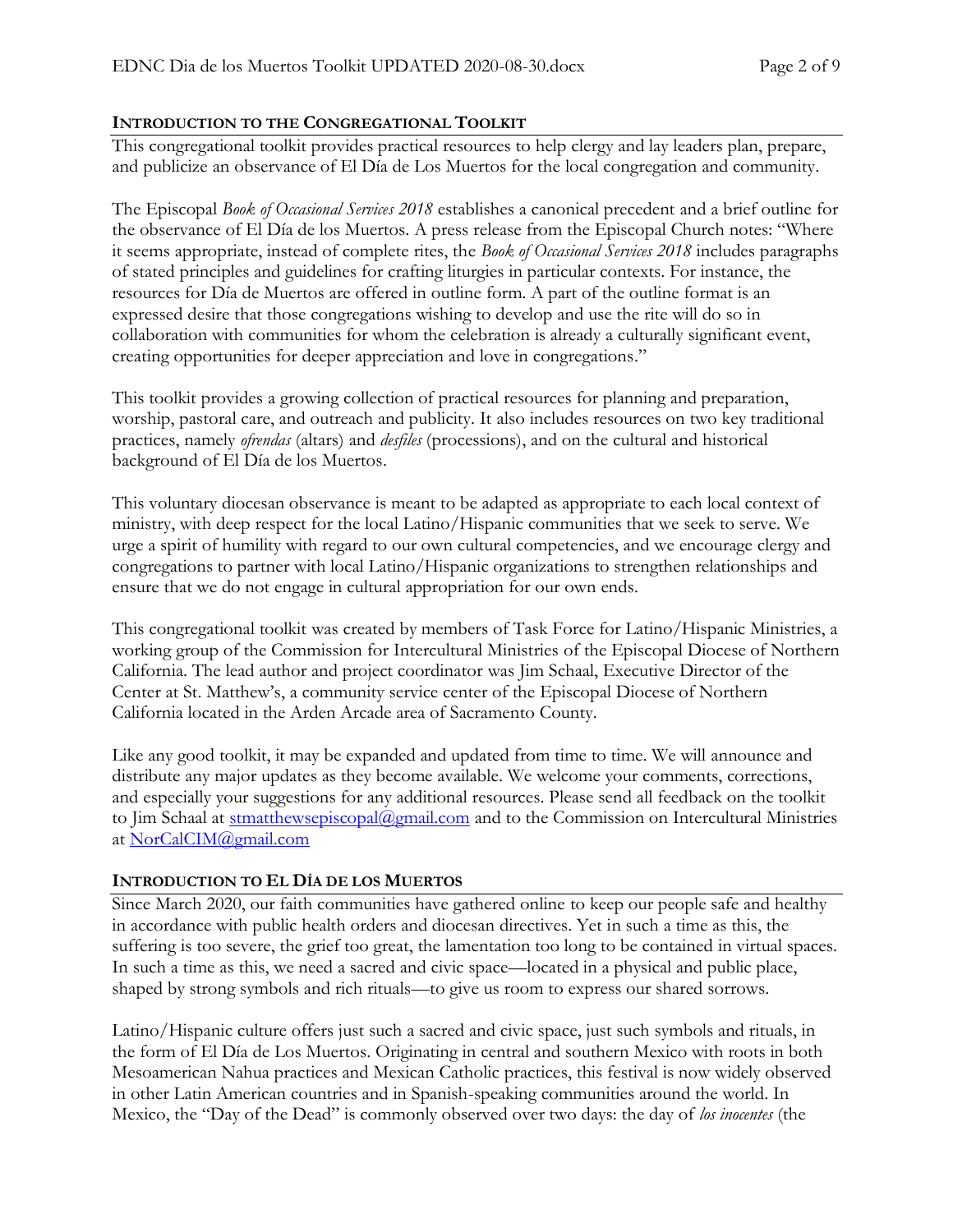children) or *los angelitos* (the little angels) corresponding to All Saints' Day, and the day of *los muertos*  (the dead) or *los difuntos* (the deceased) corresponding to All Souls' Day. For the diocesan observance, we will combine both days on All Saints' Day; but local congregations may extend their observance before or after All Saints' Day if desired. The community *ofrenda* (altar) may be set up for a week prior to the day and kept in place for a week afterward so that people can enjoy it longer.

Like the Episcopal liturgy for All Saints' Day, traditional observances of El Día de Los Muertos are marked by solemn words and dignified processions as well as fragrant flowers and joyous song. The Mexican festival also invites a spontaneity of expression and an almost macabre sense of humor that helps participants come to terms with the reality of death. *Ofrendas* (altars) are richly decorated with flowers (usually *cempasúchiles* or Mexican marigolds), photos, and mementos of the dead. Other items are more playful: *calaveras* (fancifully figured skulls), *catrinas* (whimsically well-dressed skeletons), favorite foods, and beloved beverages. All these elements and more, especially those elements suggested by our Latino/Hispanic neighbors, can be incorporated in a local observance of El Día de Los Muertos. While the festive air of El Día de Los Muertos may seem frivolous to those accustomed to more somber observances, it does serve to make death a more "normal" and accepted part of life. With some attention to explaining the significance of the less familiar symbols and rituals, we can enrich both our cultural awareness and our liturgical vocabulary.

# **PLANNING AND PREPARATION**

## **September 2020**

- $\square$  Save the diocesan date of observance of El Día de los Muertos (All Saints' Day, Sunday, November 1, 2020) in your worship and program planning calendar. Your congregation may also choose to extend the observance before or after this date.
- $\Box$  Review the El Día de los Muertos 2020 toolkit distributed by the EDNC Task Force for Latino/Hispanic Ministries (this document, available in September 2020).
- Engage your Vestry or Mission Committee, your Worship Committee (or similar), and your clergy team (if applicable) to develop support for El Día de los Muertos.
- $\Box$  Select an individual (clergy or lay) or a small team to plan and coordinate El Día de los Muertos for your congregation.
- $\Box$  If possible, partner with a local Latino/Hispanic organization well in advance for help with cultural understanding, planning, and publicity.

# **October 2020**

- $\Box$  Watch the Diocesan E-News for any updates to this congregational toolkit.
- $\Box$  Continue to develop your plans for El Día de los Muertos, using suggestions from "Resources" for Worship" and "Resources for Pastoral Care" below.
- $\Box$  By Sunday October 4, inform your entire congregation of your specific plans for the observance. If you are asking congregants to share written reflections on their experiences of El Día de los Muertos, be sure to ask them now. If you are asking Spanish speakers to read a portion of the liturgy in Spanish, ask them now and give them time to practice.
- $\Box$  Invite Latino/Hispanic members of your congregation to write brief reflections on their experiences of El Día de los Muertos; publish these in your newsletter and on your website in advance of the observance.
- $\Box$  Invite parishioners to submit the names of the beloved deceased for the All Saints' necrology.
- By Sunday October 11, begin taking steps described under "Resources for Outreach and Publicity" below. Prepare any posters, press releases, newspaper advertisements, or other print media in plenty of time for publication.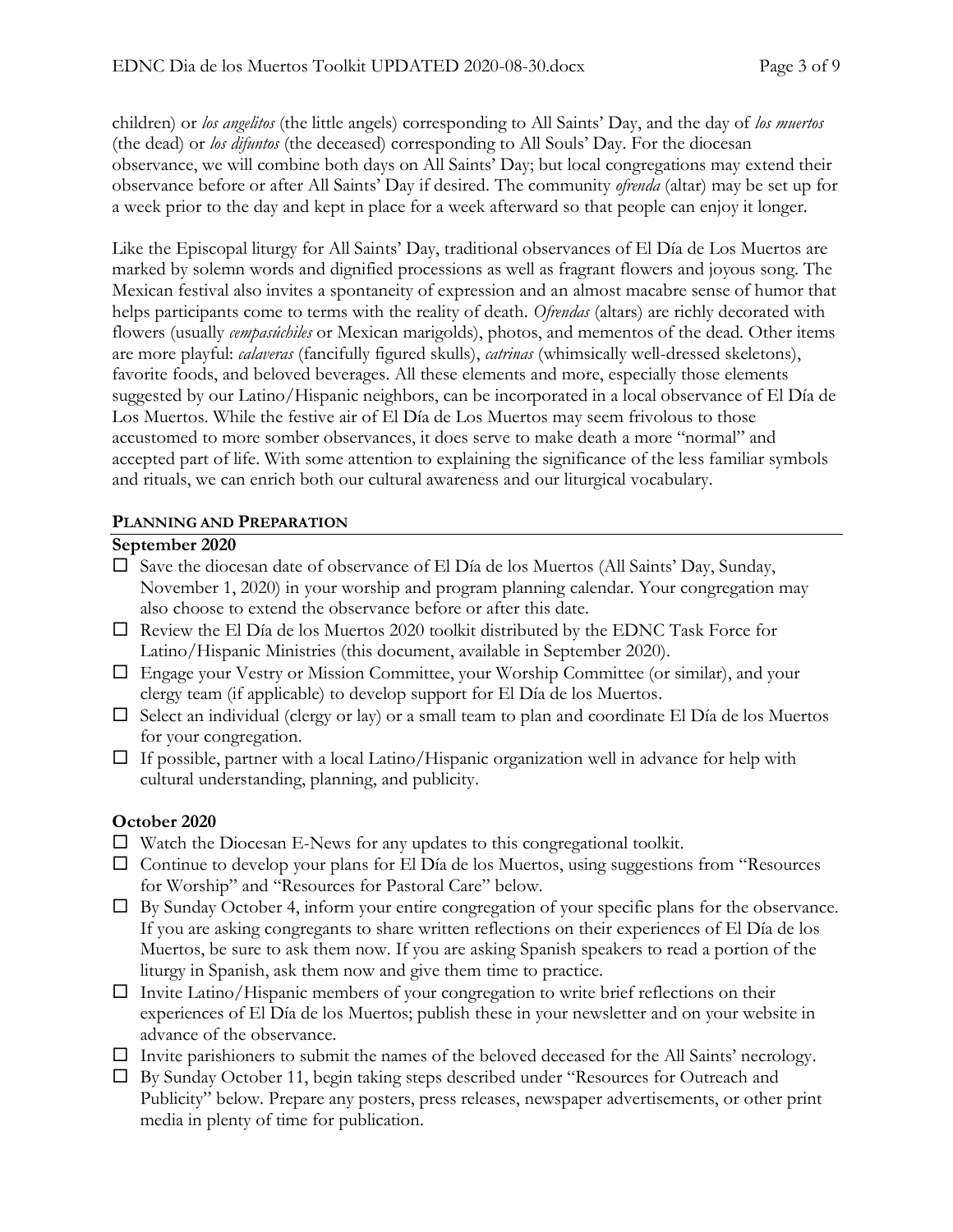- By Sunday October 18, select the site for your community *ofrenda* (altar) and the route for your *desfile* (procession). See "Resources for *Ofrendas*" and "Resources for *Desfiles*" below.
- Before proceeding with plans for your community *ofrenda* and *desfiles,* check state and county public guidelines and your congregation's regathering plan for the latest guidance on keeping participants safe and healthy.
- □ By Sunday October 25, have your community *ofrenda* set up and ready to receive items placed by parishioners and community members. See "Resources for *Ofrendas*" below.
- As the community *ofrenda* grows, take photos and videos and share them on your congregation's website, Facebook page, Twitter page, or other social media. With their permission, take photos and videos of community members placing their items—or simply invite them to send "selfies" to the church's email address.
- On Saturday, October 31, check the community *ofrenda* for any flowers, greenery, fruit, or other perishable items that need to be refreshed. Take photos and videos of the *ofrenda* at its peak.

# **November 2020**

- $\Box$  On November 1, 2020 (All Saints' Day), celebrate El Día de los Muertos in worship—whether online, in-person, or a combination of both as determined by current public health guidelines and your congregation's plan for regathering. See "Resources for Worship" below.
- If worship can be safely held in person, conclude the service with a live *desfile* (procession) from the worship space to the community *ofrenda.* Be sure to take more photos and videos. If worship is online only—or a hybrid of online and in-person—play a pre-recorded video of a virtual procession for the online audience. See "Resources for *Desfiles"* below.
- $\Box$  Following the *desfile*, invite participants to retrieve any photos, mementos, and other items they have placed on the community *ofrenda.* If possible, leave the *ofrenda* up until at least November 8 to allow time for people to enjoy it longer.
- $\square$  Post photos and videos on your congregation's website and social media.
- $\Box$  By November 8, send your best photos and videos of your congregation's observance to the Office of the Bishop at communications @norcalepiscopal.org and to the Commission on Intercultural Ministries at [NorCalCIM@gmail.com](mailto:NorCalCIM@gmail.com) . Include a brief description of your observance and let us all know how it went!

## **RESOURCES FOR WORSHIP**

The Episcopal *Book of Occasional Services 2018* establishes a canonical precedent for the observance of El Día de los Muertos. The diocesan Task Force on Latino/Hispanic Ministries suggests the following links for worship planners. We welcome your suggestions for other links.

## **The Book of Occasional Services 2018 / Libro de Ritos Ocasionales 2018**

<https://www.generalconvention.org/publications#liturgy>

This companion to *The Book of Common Prayer 1979*, available here for free download in both PDF and Word .docx formats, includes an outline for El Día de los Muertos on page 115 in the English edition and page 109 in the Spanish edition.

# **Associated Parishes for Liturgy and Mission**

<https://liturgyandmission.org/2017/05/25/all-saints-day/>

A helpful introduction to All Saints Day and All Souls Day, with page references to *The Book of Common Prayer 1979* and *The Book of Occasional Services 2018*.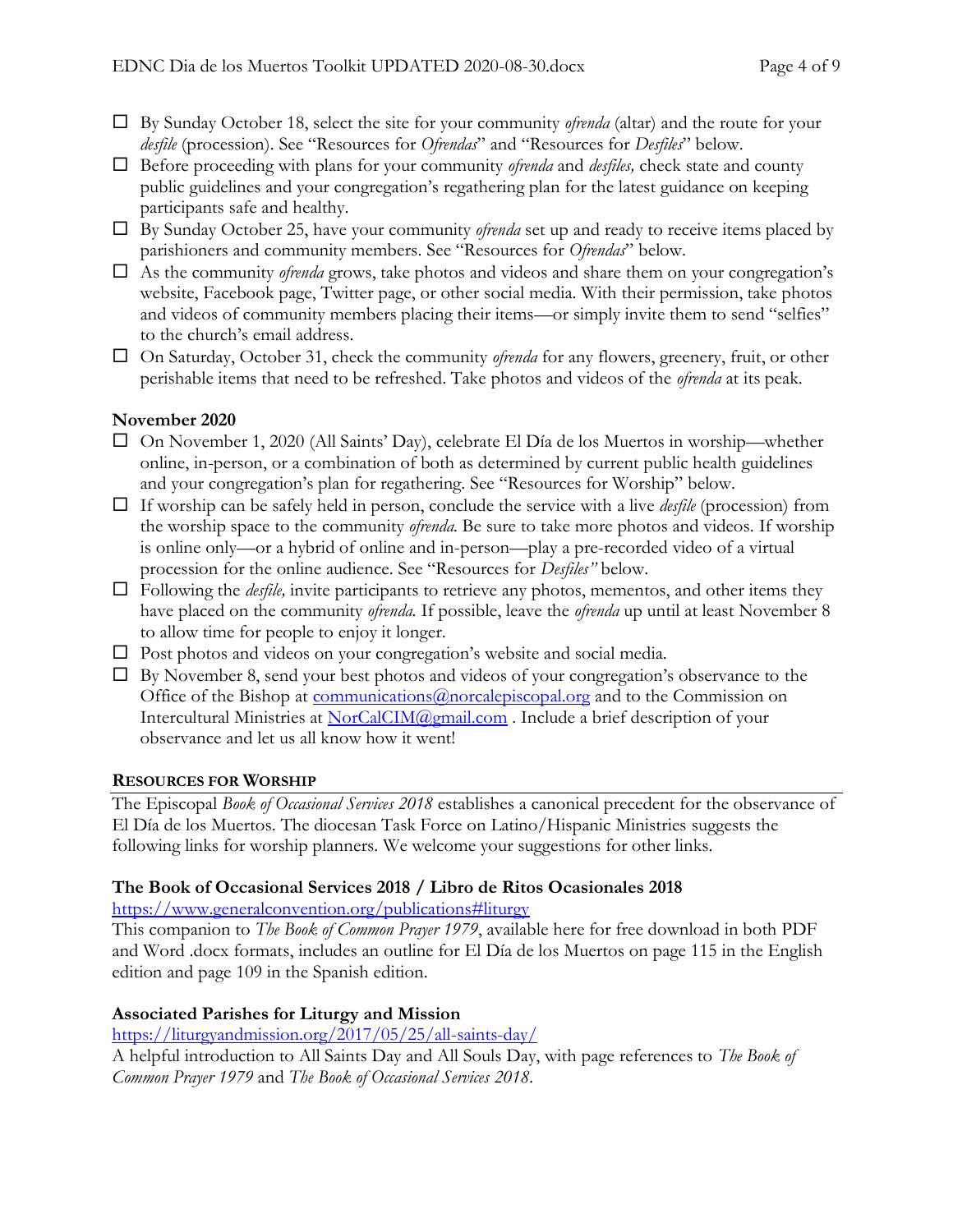## **Liturgy: Spiritual Practices for a Digital World**

<https://liturgy.co.nz/all-souls-day>

<https://liturgy.co.nz/all-souls-2>

<https://liturgy.co.nz/all-souls-3>

<https://liturgy.co.nz/church-year/allsaintsvigil>

This website includes three collections of prayers for All Souls Day, including several from churches in the Anglican Communion, and a litany for an All Saints Vigil.

# **Episcopal Café:**

https://www.episcopalcafe.com/another\_triduum\_dia\_de\_los\_muertos\_all\_saints\_all\_souls/ A brief article by Patricia Steagall highlighting Episcopal observances of El Día de los Muertos and drawing parallels to the Paschal Triduum.

# **Episcopal Church of St. Martin, Davis:**

[https://churchofstmartin.org/2019/10/15/what-is-dia-de-los-muertos-and-how-does-it-relate-to](https://churchofstmartin.org/2019/10/15/what-is-dia-de-los-muertos-and-how-does-it-relate-to-all-saints-day/)[all-saints-day/](https://churchofstmartin.org/2019/10/15/what-is-dia-de-los-muertos-and-how-does-it-relate-to-all-saints-day/)

A brief article by Gabe Avila relating El Día de los Muertos to Allhallowtide.

# **RESOURCES FOR PASTORAL CARE**

# **Pastoral Care for the Bereaved**

Because the primary focus of El Día de los Muertos is to remember and honor the deceased, be prepared to provide spiritual and emotional support for members of your congregation and your community who have lost a loved one. For example:

- $\Box$  Partner with a local hospice agency well in advance for information on bereavement support services in your community; equip your pastoral caregivers (clergy or lay) with these resources to share with the bereaved.
- $\Box$  If your congregation has Stephen Ministers or other trained lay pastoral caregivers, prepare them to be present and available during your congregation's observance of El Día de los Muertos.
- $\Box$  If your congregation offers Healing Prayer, plan a time for this during your congregation's observance of El Día de los Muertos.
- $\Box$  Like any tradition surrounding matters of life and death, El Día de los Muertos carries multiple meanings (religious, cultural, familial, and personal) and may evoke strong emotions; avoid making assumptions about people's feelings and try to meet people where they are.

# **Pastoral Care for the Traumatized**

Because many others in your congregation and your community may have experienced trauma during the past year, be prepared to provide spiritual and emotional support for people affected by the COVID-19 pandemic, ensuing economic disruption, and social unrest. For example:

- $\square$  People who have been hospitalized, quarantined, or otherwise suffered from COVID-19.
- Doctors, nurses, therapists, social workers, medical technicians, and other healthcare workers.
- Paramedics, EMTs, firefighters, law enforcement officers, and other first responders.
- $\square$  Essential workers exposed to COVID-19 risks in their workplaces.
- Workers who have been laid off, furloughed, or otherwise suffered a loss of employment.
- $\square$  Business owners who have been negatively affected by economic disruptions.
- Latinx, Black, Indigenous, Asian American, Pacific Islander, and other people of color affected by police violence and systemic injustice.
- $\Box$  People affected by wildfires, floods, earthquakes, or other disasters.
- $\Box$  People experiencing homelessness, housing insecurity, hunger, or food insecurity.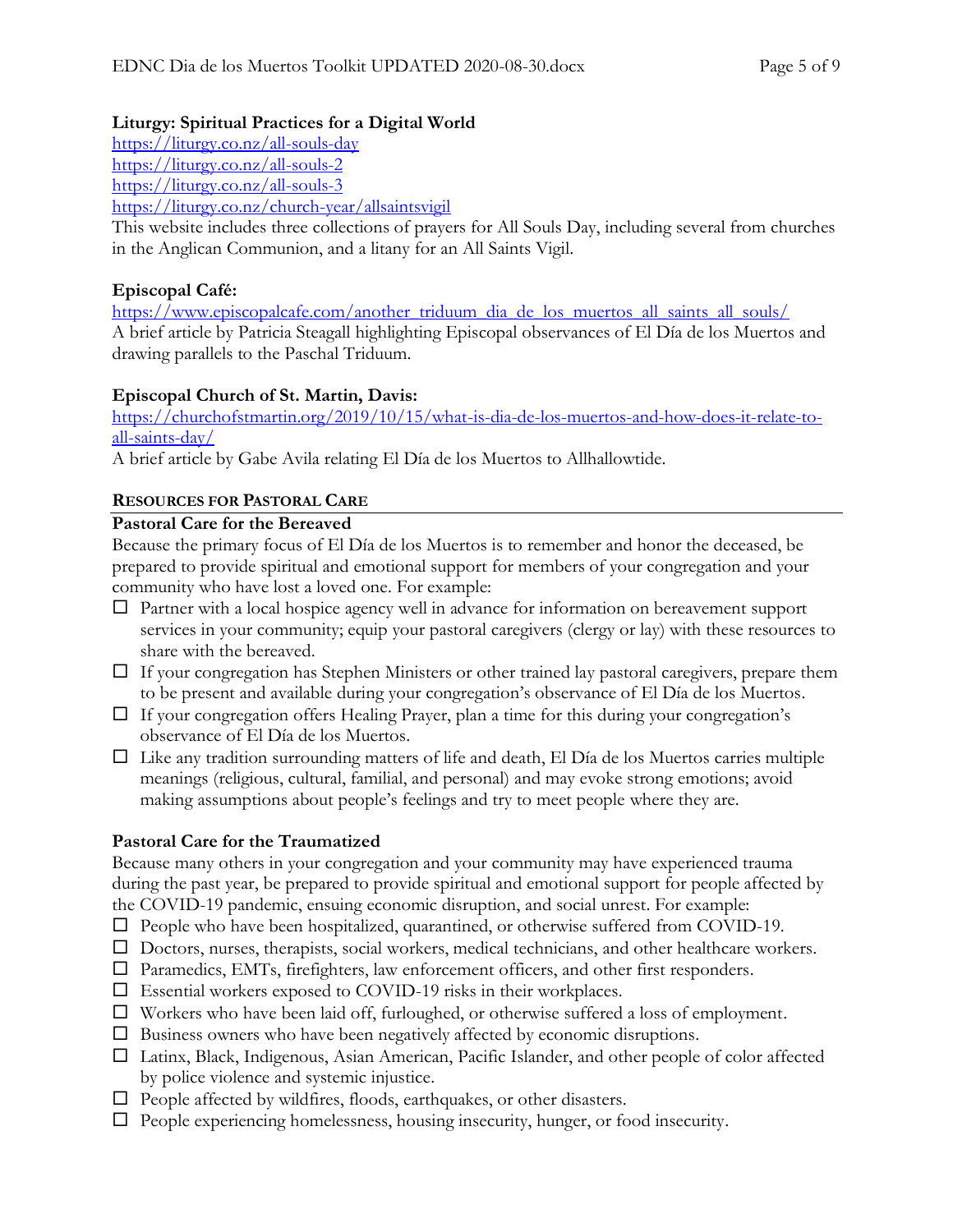#### **RESOURCES FOR OFRENDAS (ALTARS)**

#### **Community Ofrenda**

The community *ofrenda* (altar) will be the focal point of each congregation's observance of El Día de los Muertos. In the original Mexican tradition, each family or household would set up an *ofrenda* in the home to honor the beloved dead and invite the spirits of the deceased. In more recent times, communities throughout Latin America and the United States have also set up shared *ofrendas* at churches, schools, plazas, and other gathering places. These contemporary community *ofrendas* complement the private, domestic, and familial space of the traditional home *ofrenda* with a public, civic, and communal space for shared observance.

- Choose a suitable location on your church grounds for a community *ofrenda* that is accessible to the neighborhood, amenable to quiet reflection, safe to visit, and protected from the elements.
- $\Box$  Given current public health guidelines, first consider an outdoor location such as a meditation garden, a memorial garden, an outdoor columbarium, or an outdoor labyrinth. If rain is likely in late October and early November, choose a sheltered spot such as a covered alcove, a roofed breezeway, a lych gate, a garden gazebo, or a picnic shelter. Or consider setting up a folding canopy or other temporary rain shelter.
- $\Box$  If your local public health guidelines and your congregation's regathering plan allow, consider an uncrowded indoor location such as the narthex, a side chapel, or the parish hall. Please note that indoor spaces may require additional cleaning and disinfection.
- $\Box$  Whatever the location, be sure to place signage requiring face masks, hand sanitizing, and social distancing. Provide free disposable masks and hand sanitizer for visitors.
- $\Box$  Place one or more tables for the community *ofrenda*. If available, arrange tables of different heights to form a stepped display. Tables may be covered with plain black cloth or with festive Mexican-style patterned cloth.
- Decorate the community *ofrenda* with colorful cut or potted flowers (traditionally *cempasúchiles* or Mexican marigolds), fresh greenery from the church grounds, votive candles, and perhaps small bowls of fresh fruit. Leave plenty of space for parishioners and community members to place photos and mementos; place a few samples to help visitors see where to put their items.
- If possible, decorate the community *ofrenda* with traditional Mexican items for El Día de los Muertos such as *calaveras* (fancifully figured skulls), *catrinas* (whimsically well-dressed skeletons), and *pan de Muertos* (sweet bread). These are commonly available at local Hispanic/Latino groceries and *tiendas*, or they can be ordered online. Although some visitors may find them unfamiliar, most Hispanic/Latino visitors will feel right at home when they see these.
- Other items often seen on the traditional home *ofrenda*, such as liquor and candy, are not recommended for the community *ofrenda*.
- $\Box$  If theft or vandalism might be a concern at your chosen site, do not place valuable or irreplaceable items on the community *ofrenda*.
- $\Box$  Items such as prayer flags, banners, streamers, and balloons are not strictly traditional, but they may be included if they would be meaningful to your congregation. Blank prayer flags, in particular, provide a wonderful way for people to add their own written prayers and wishes to the community *ofrenda*.
- $\Box$  Be sure to display a welcoming sign for your church or mission and a sign inviting visitors to place their own items on the community *ofrenda*.
- $\Box$  Beginning in mid-October, invite parishioners to bring and place photos or other small mementos of departed family and friends on the community *ofrenda.*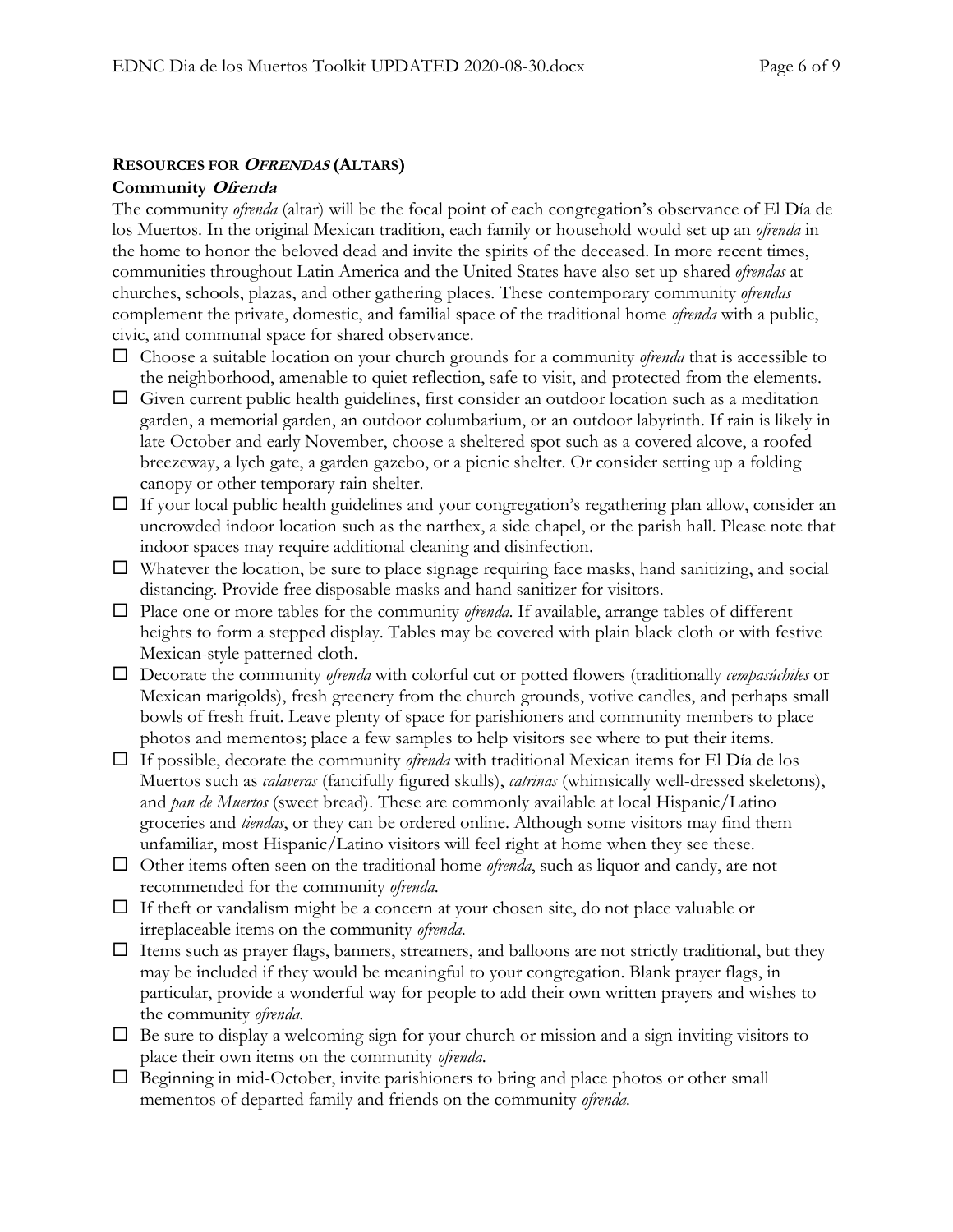- $\Box$  Invite parishioners who cannot leave home to email photos to the church office for printing and placement on the community *ofrenda*.
- Also beginning in mid-October, encourage parishioners to invite their friends, neighbors, and co-workers to bring and place photos or other small mementos of departed family and friends on the community *ofrenda.* This is an excellent opportunity to begin the process of inviting, welcoming, and connecting.
- St. Paul's Episcopal Church, Benicia:



Episcopal Church of St. Martin, Davis:



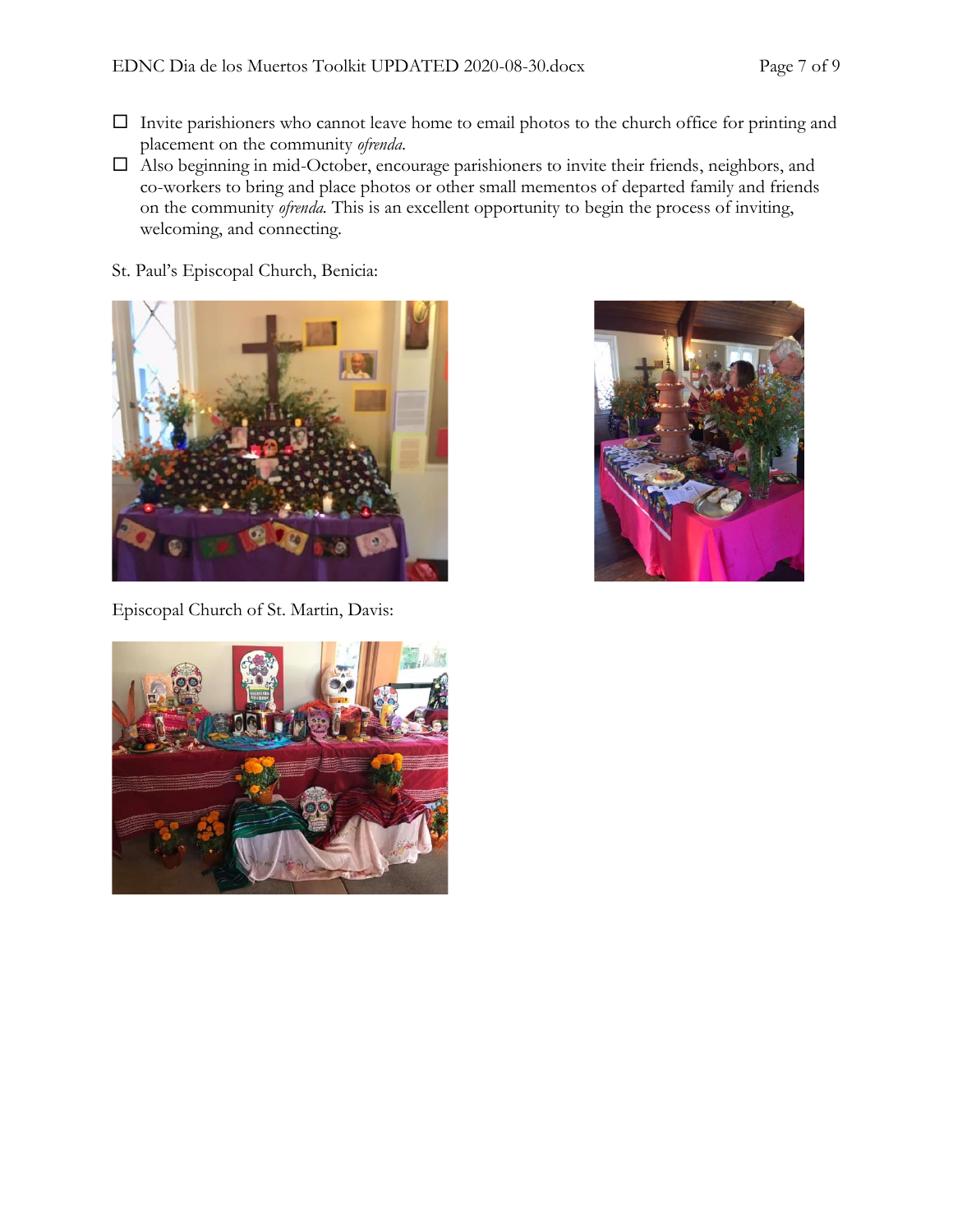# **RESOURCES FOR DESFILES (PROCESSIONS)**

- $\Box$  If public health guidelines and your congregation's plan for regathering permit worship to be held in person on November 1, plan for a closing *desfile* (procession) from the worship space to the community *ofrenda.* All participants in the procession should be masked and distanced.
- $\Box$  If worship cannot safely be held in person on November 1, or if some will attend worship online while others attend in person, plan to record a video of a virtual procession from the worship space to the community *ofrenda.* Even if some will attend in person, a video recording is a good way to share the moment with those who cannot attend in person. Plan to post the video on your Facebook page, on your Twitter page, or as a screen share in a Zoom gathering.
- $\Box$  During the procession, it is appropriate to observe silence or to play appropriate recorded music. Under current public health orders and diocesan guidelines, singing and chanting are not permitted in worship.

## **RESOURCES FOR OUTREACH AND PUBLICITY**

The observance of El Día de los Muertos offers a special opportunity for outreach to Latino/Hispanic people in your community. Here are some suggestions:

- $\Box$  If possible, partner with a local Latino/Hispanic organization well in advance for help with cultural understanding, planning, and publicity.
- $\Box$  Share your publicity with local nonprofit organizations serving immigrants, refugees, and asylees from Latin America.
- $\Box$  Share your publicity with local schools, principals, and teachers offering Spanish immersion or bilingual education. Many public schools in Northern California now offer events for El Día de los Muertos, which are good opportunities to connect with interested parents.

Because El Día de los Muertos 2020 will fall in a year of great global and national grief, we can highlight the public dimension of the COVID-19 tragedy without seeking to politicize the occasion. We can also invite the broader community, especially those who are bereaved or traumatized, to partake in the spiritual and emotional support of the church. Consider these suggestions:

- $\Box$  Invite your mayor, city council members, county supervisors, public health director, and other local officials to attend your congregation's observance of El Día de los Muertos—whether online or in-person as conditions allow
- Publicize the community *ofrenda* and observance on your website, your Facebook page, your Twitter feed, and other social media
- $\Box$  Publicize the observance in your church newsletter and worship bulletins
- $\square$  Send a press release to your local newspapers, radio stations, and television stations (a press release template will be made available as a separate document)
- $\Box$  Print and place posters on community bulletin boards and information kiosks (a poster template will be made available as a separate document)
- $\Box$  During the observance, take photos and videos to post on your church website, Facebook page, Twitter page, or other social media.
- $\Box$  By November 8, send your best photos and videos of your congregation's observance to the Office of the Bishop at communications @norcalepiscopal.org and to the Commission on Intercultural Ministries at [NorCalCIM@gmail.com](mailto:NorCalCIM@gmail.com).
- $\Box$  As always, ask for permission to take photos or videos, and respect the privacy of those who prefer not to be photographed or recorded on video. This is especially sensitive for visitors who may be undocumented, as well as those who wish to grieve in peace.